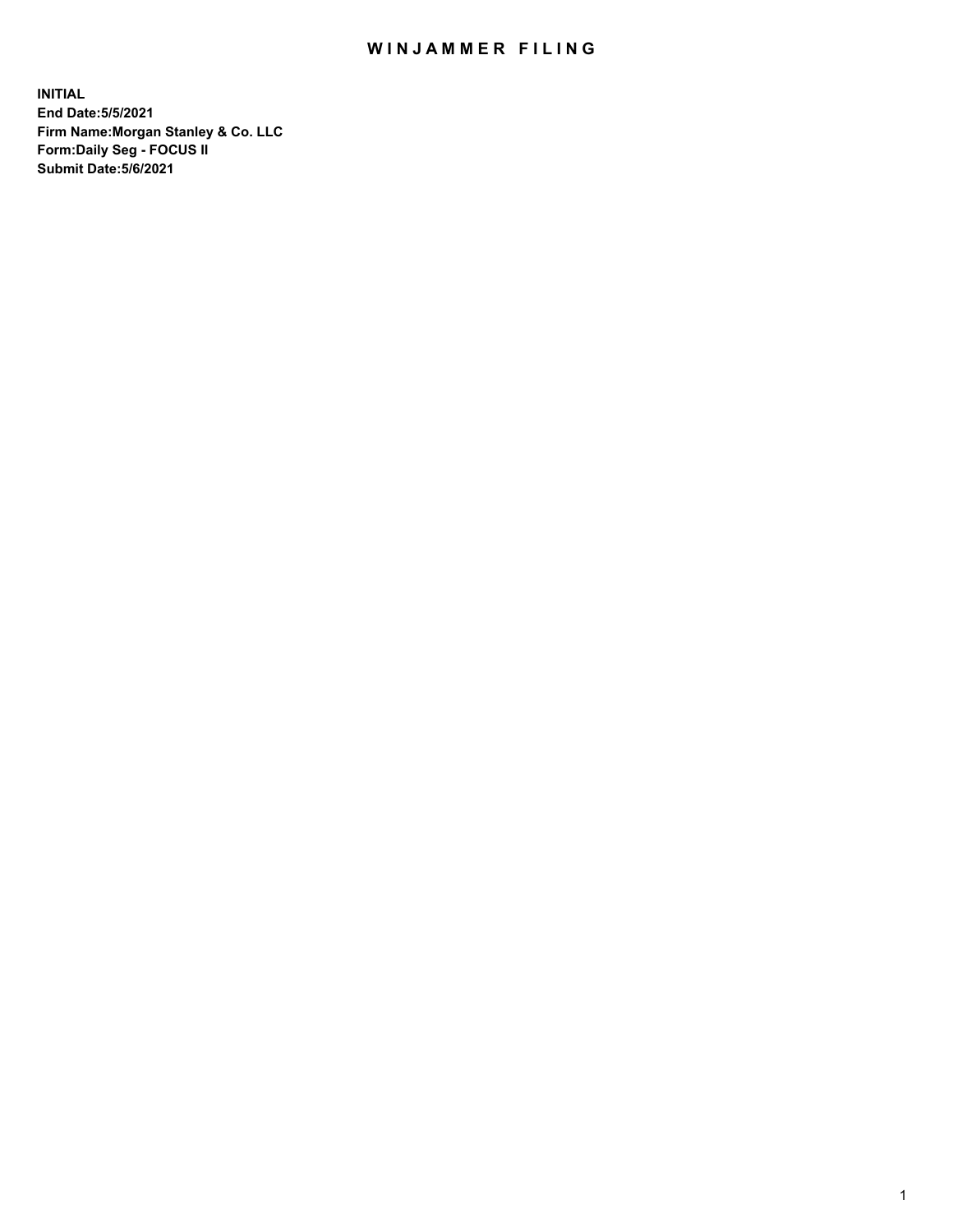**INITIAL End Date:5/5/2021 Firm Name:Morgan Stanley & Co. LLC Form:Daily Seg - FOCUS II Submit Date:5/6/2021 Daily Segregation - Cover Page**

| Name of Company                                                                                                                                                                                                                                                                                                                | Morgan Stanley & Co. LLC                                   |
|--------------------------------------------------------------------------------------------------------------------------------------------------------------------------------------------------------------------------------------------------------------------------------------------------------------------------------|------------------------------------------------------------|
| <b>Contact Name</b>                                                                                                                                                                                                                                                                                                            | <b>Ikram Shah</b>                                          |
| <b>Contact Phone Number</b>                                                                                                                                                                                                                                                                                                    | 212-276-0963                                               |
| <b>Contact Email Address</b>                                                                                                                                                                                                                                                                                                   | lkram.shah@morganstanley.com                               |
| FCM's Customer Segregated Funds Residual Interest Target (choose one):<br>a. Minimum dollar amount: ; or<br>b. Minimum percentage of customer segregated funds required:% ; or<br>c. Dollar amount range between: and; or<br>d. Percentage range of customer segregated funds required between:% and%.                         | 235,000,000<br><u>0</u><br><u>00</u><br>0 <sup>0</sup>     |
| FCM's Customer Secured Amount Funds Residual Interest Target (choose one):<br>a. Minimum dollar amount: ; or<br>b. Minimum percentage of customer secured funds required:%; or<br>c. Dollar amount range between: and; or<br>d. Percentage range of customer secured funds required between:% and%.                            | 140,000,000<br><u>0</u><br><u>0 0</u><br>0 Q               |
| FCM's Cleared Swaps Customer Collateral Residual Interest Target (choose one):<br>a. Minimum dollar amount: ; or<br>b. Minimum percentage of cleared swaps customer collateral required:% ; or<br>c. Dollar amount range between: and; or<br>d. Percentage range of cleared swaps customer collateral required between:% and%. | 92,000,000<br><u>0</u><br>0 <sup>0</sup><br>0 <sub>0</sub> |

Attach supporting documents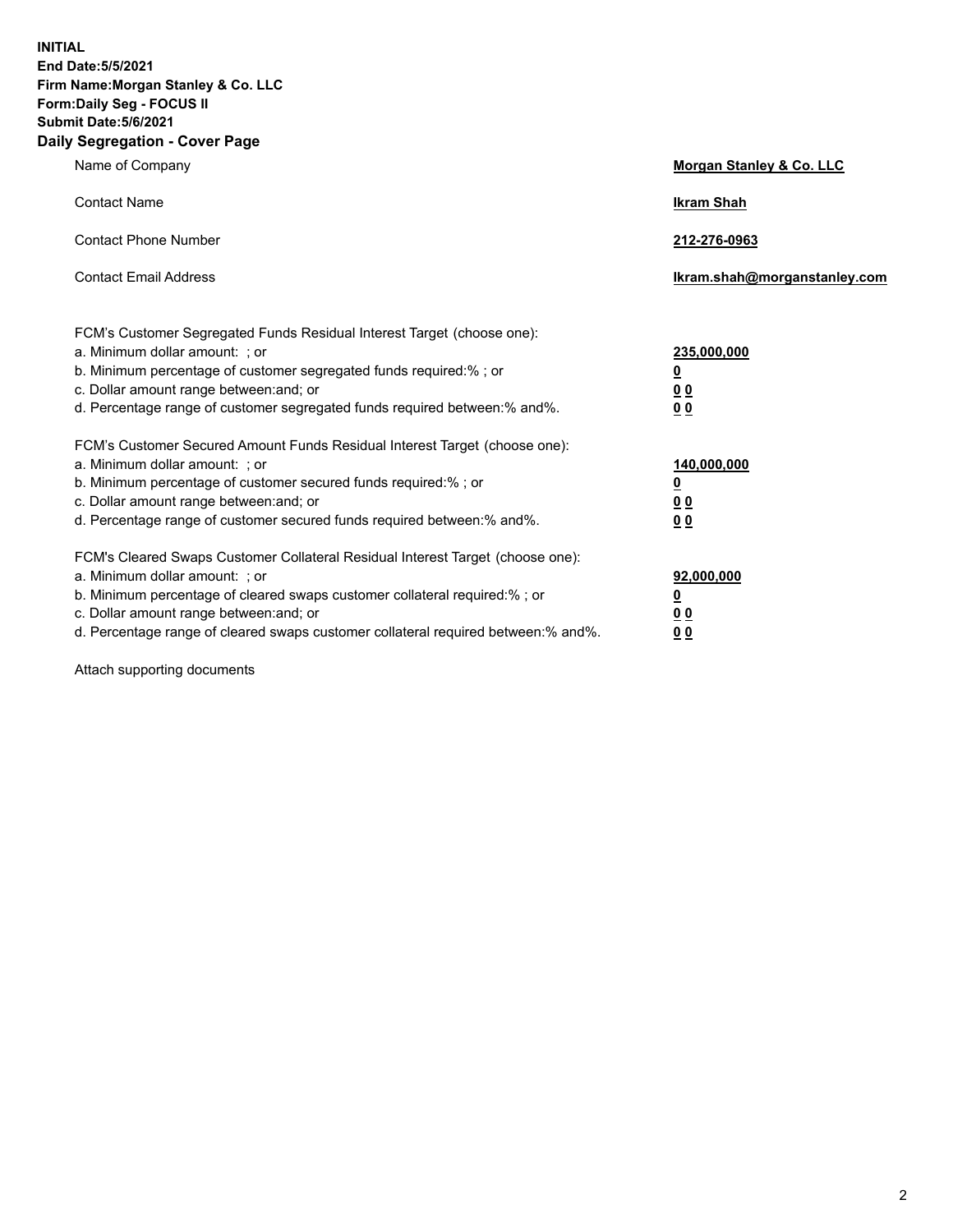## **INITIAL End Date:5/5/2021 Firm Name:Morgan Stanley & Co. LLC Form:Daily Seg - FOCUS II Submit Date:5/6/2021 Daily Segregation - Secured Amounts**

Foreign Futures and Foreign Options Secured Amounts Amount required to be set aside pursuant to law, rule or regulation of a foreign government or a rule of a self-regulatory organization authorized thereunder 1. Net ledger balance - Foreign Futures and Foreign Option Trading - All Customers A. Cash **4,776,110,573** [7315] B. Securities (at market) **2,012,560,699** [7317] 2. Net unrealized profit (loss) in open futures contracts traded on a foreign board of trade **1,049,206,111** [7325] 3. Exchange traded options a. Market value of open option contracts purchased on a foreign board of trade **30,663,960** [7335] b. Market value of open contracts granted (sold) on a foreign board of trade **-24,964,430** [7337] 4. Net equity (deficit) (add lines 1. 2. and 3.) **7,843,576,913** [7345] 5. Account liquidating to a deficit and account with a debit balances - gross amount **49,410,270** [7351] Less: amount offset by customer owned securities **-48,413,102** [7352] **997,168** [7354] 6. Amount required to be set aside as the secured amount - Net Liquidating Equity Method (add lines 4 and 5) 7. Greater of amount required to be set aside pursuant to foreign jurisdiction (above) or line 6. FUNDS DEPOSITED IN SEPARATE REGULATION 30.7 ACCOUNTS 1. Cash in banks A. Banks located in the United States **766,551,481** [7500] B. Other banks qualified under Regulation 30.7 **579,752,120** [7520] **1,346,303,601** 2. Securities A. In safekeeping with banks located in the United States **401,169,958** [7540] B. In safekeeping with other banks qualified under Regulation 30.7 **44,630,628** [7560] **445,800,586** 3. Equities with registered futures commission merchants A. Cash **19,931,464** [7580] B. Securities **0** [7590] C. Unrealized gain (loss) on open futures contracts **-1,604,660** [7600] D. Value of long option contracts **0** [7610] E. Value of short option contracts **0** [7615] **18,326,804** [7620] 4. Amounts held by clearing organizations of foreign boards of trade A. Cash **0** [7640] B. Securities **0** [7650] C. Amount due to (from) clearing organization - daily variation **0** [7660] D. Value of long option contracts **0** [7670] E. Value of short option contracts **0** [7675] **0** [7680] 5. Amounts held by members of foreign boards of trade A. Cash **3,628,599,149** [7700]

- 
- C. Unrealized gain (loss) on open futures contracts **1,050,810,771** [7720]
- D. Value of long option contracts **30,663,960** [7730]
- 
- 6. Amounts with other depositories designated by a foreign board of trade **0** [7760]
- 7. Segregated funds on hand **0** [7765]
- 8. Total funds in separate section 30.7 accounts **8,062,300,554** [7770]
- 9. Excess (deficiency) Set Aside for Secured Amount (subtract line 7 Secured Statement Page 1 from Line 8)
- 10. Management Target Amount for Excess funds in separate section 30.7 accounts **140,000,000** [7780]
- 11. Excess (deficiency) funds in separate 30.7 accounts over (under) Management Target **77,726,473** [7785]

**0** [7305]

**7,844,574,081** [7355]

## **7,844,574,081** [7360]

[7530]

[7570]

 B. Securities **1,566,760,113** [7710] E. Value of short option contracts **-24,964,430** [7735] **6,251,869,563** [7740] **217,726,473** [7380]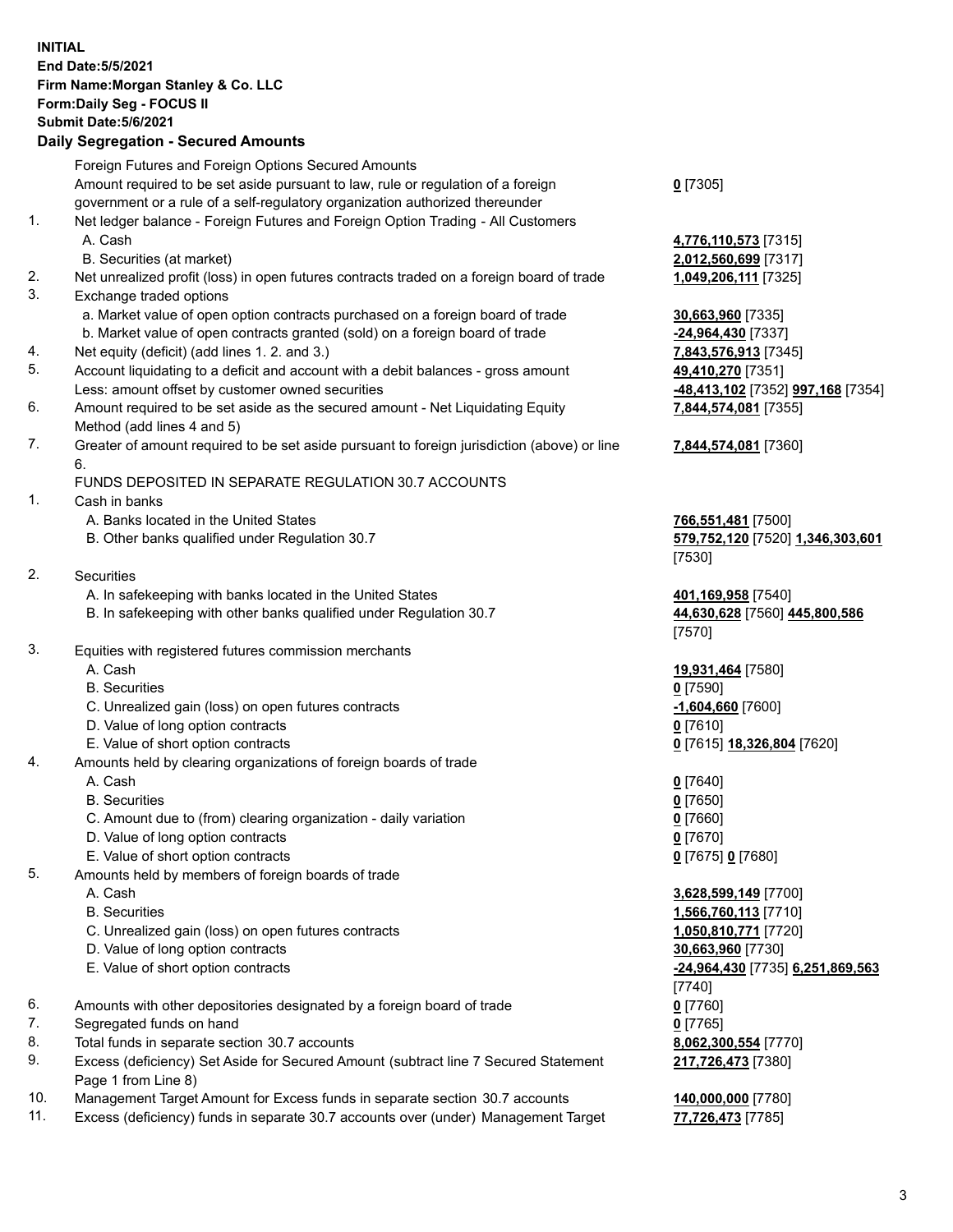|     | <b>INITIAL</b>                                                                      |                                    |
|-----|-------------------------------------------------------------------------------------|------------------------------------|
|     | End Date: 5/5/2021                                                                  |                                    |
|     | Firm Name: Morgan Stanley & Co. LLC                                                 |                                    |
|     | Form: Daily Seg - FOCUS II                                                          |                                    |
|     | Submit Date: 5/6/2021                                                               |                                    |
|     | Daily Segregation - Segregation Statement                                           |                                    |
|     | SEGREGATION REQUIREMENTS(Section 4d(2) of the CEAct)                                |                                    |
| 1.  | Net ledger balance                                                                  |                                    |
|     | A. Cash                                                                             | 13,781,884,731 [7010]              |
|     | B. Securities (at market)                                                           | 8,174,813,154 [7020]               |
| 2.  | Net unrealized profit (loss) in open futures contracts traded on a contract market  | 4,338,820,189 [7030]               |
| 3.  | Exchange traded options                                                             |                                    |
|     | A. Add market value of open option contracts purchased on a contract market         | 856,765,336 [7032]                 |
|     | B. Deduct market value of open option contracts granted (sold) on a contract market | -380,080,374 [7033]                |
| 4.  | Net equity (deficit) (add lines 1, 2 and 3)                                         | 26,772,203,036 [7040]              |
| 5.  | Accounts liquidating to a deficit and accounts with                                 |                                    |
|     | debit balances - gross amount                                                       | 202,017,302 [7045]                 |
|     | Less: amount offset by customer securities                                          | -201,627,417 [7047] 389,885 [7050] |
| 6.  | Amount required to be segregated (add lines 4 and 5)                                | 26,772,592,921 [7060]              |
|     | FUNDS IN SEGREGATED ACCOUNTS                                                        |                                    |
| 7.  | Deposited in segregated funds bank accounts                                         |                                    |
|     | A. Cash                                                                             | 4,355,931,803 [7070]               |
|     | B. Securities representing investments of customers' funds (at market)              | $0$ [7080]                         |
|     | C. Securities held for particular customers or option customers in lieu of cash (at | 1,830,194,705 [7090]               |
|     | market)                                                                             |                                    |
| 8.  | Margins on deposit with derivatives clearing organizations of contract markets      |                                    |
|     | A. Cash                                                                             | 14,176,273,349 [7100]              |
|     | B. Securities representing investments of customers' funds (at market)              | $0$ [7110]                         |
|     | C. Securities held for particular customers or option customers in lieu of cash (at | 6,344,618,449 [7120]               |
|     | market)                                                                             |                                    |
| 9.  | Net settlement from (to) derivatives clearing organizations of contract markets     | -39,250,914 [7130]                 |
| 10. | Exchange traded options                                                             |                                    |
|     | A. Value of open long option contracts                                              | 856,765,336 [7132]                 |
|     | B. Value of open short option contracts                                             | -380,080,374 [7133]                |
| 11. | Net equities with other FCMs                                                        |                                    |
|     | A. Net liquidating equity                                                           | 14,870,477 [7140]                  |
|     | B. Securities representing investments of customers' funds (at market)              | $0$ [7160]                         |
|     | C. Securities held for particular customers or option customers in lieu of cash (at | $0$ [7170]                         |
|     | market)                                                                             |                                    |
| 12. | Segregated funds on hand                                                            | $0$ [7150]                         |
| 13. | Total amount in segregation (add lines 7 through 12)                                | 27,159,322,831 [7180]              |
| 14. | Excess (deficiency) funds in segregation (subtract line 6 from line 13)             | 386,729,910 [7190]                 |
| 15. | Management Target Amount for Excess funds in segregation                            | 235,000,000 [7194]                 |
| 16. | Excess (deficiency) funds in segregation over (under) Management Target Amount      | 151,729,910 [7198]                 |

16. Excess (deficiency) funds in segregation over (under) Management Target Amount Excess